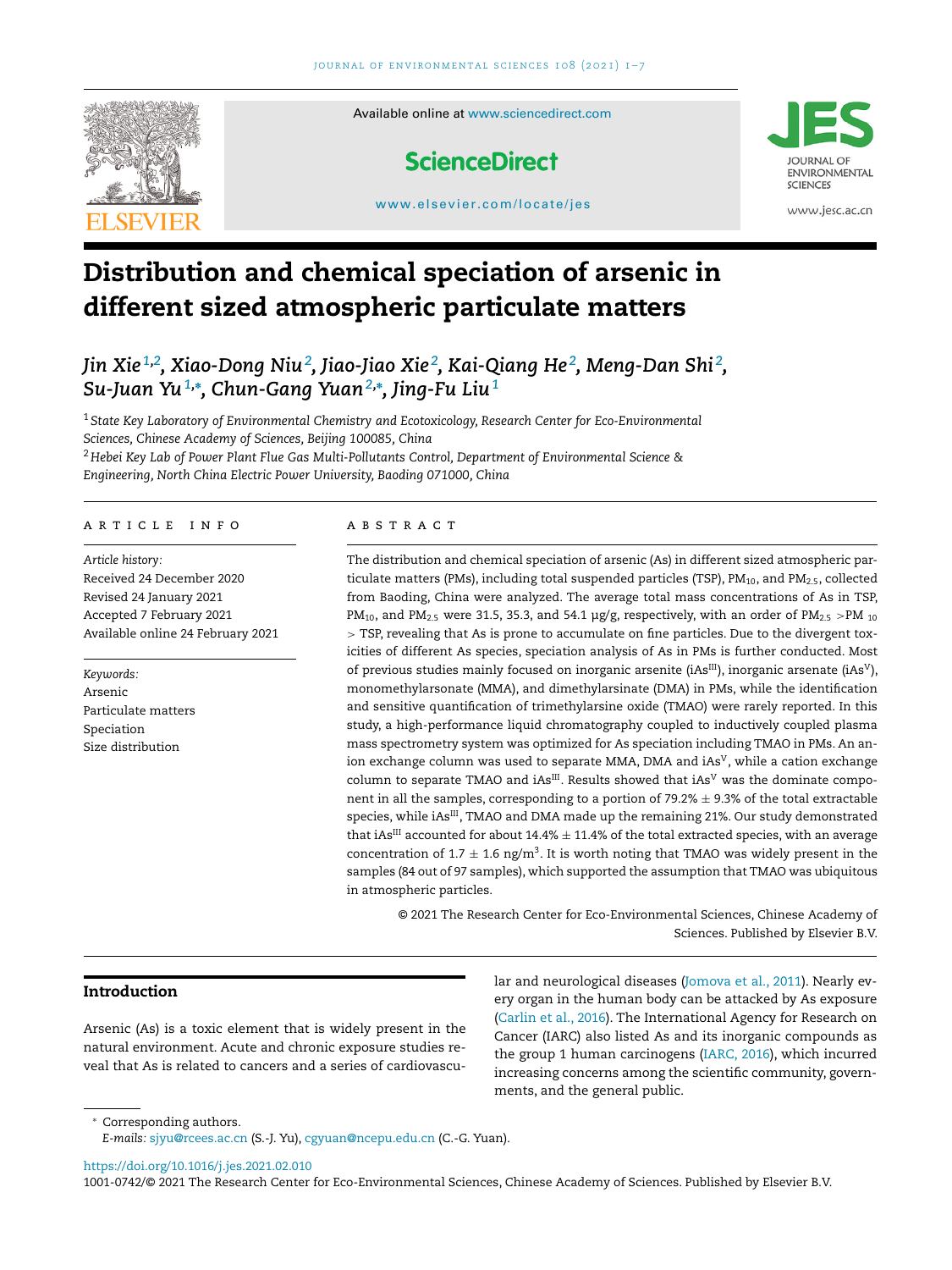During the past years, a great number of regions in China suffered from severe air pollution. Atmospheric particulate matters (PMs) have attracted particular attentions due to the health effects and association with haze [\(Duan](#page-6-0) et al., 2014; [Zhou](#page-6-0) et al., 2014). A recent study reported the discovery of exogenous combustion-derived nanoparticles in human serum and pleural effusion samples, proving the direct evidence of the entering of PMs into the human body (Lu et al., [2020\)](#page-6-0). Meanwhile, the large surface area enables PMs to adsorb numerous organic pollutions and heavy metals (Li et al., [2013;](#page-6-0) Wu et al., [2020\)](#page-6-0). Inhalable of PMs is an important way for the exposure of As, as more than 90% of atmospheric As was reported to be present in the [particulate](#page-6-0) form (Huang et al., 2018). It is commonly accepted that the smaller PMs are, the deeper they can penetrate into the human body.  $PM_{10}$  can get access to pharynx, larynx, trachea, and lower respiratory tract, and  $PM_{2.5}$  can reach the alveoli, while ultrafine particles can even penetrate the alveolar and translocate into the blood circulatory [\(Zwozdziak](#page-6-0) et al., 2016). Therefore, to accurately assess the health risks caused by As, the determination of sizedependent distribution of As species in PMs is needed.

Although studies on atmospheric As have been reported extensively, most of them focused on the total concentrations. Only a few studies concentrated the chemical speciation of As in PMs, even though As toxicity is dependent not only on the total content but also on species. Generally, inorganic As is more toxic than the organic ones, and inorganic arsenite (iAs<sup>III</sup>) is more harmful than inorganic arsenate (iAs<sup>V</sup>) [\(Huang](#page-6-0) et al., 2018). To fully understand the real pollution of As in the air and the related health effects, chemical speciation of As in PMs is highly demanded. Liquid chromatography coupled with inductively coupled plasma mass spectrometry (ICP-MS) was frequently used to separate different As species. Up to now, five As species, including  $iAs^{III}$ ,  $iAs^{V}$ , monomethylarsonate (MMA), dimethylarsinate (DMA), and trimethylarsine oxide (TMAO), were reported to be present in atmospheric particles. However, the majority of the related studies only mentioned the first four species, while the identification and sensitive quantification of TMAO, first reported in the 1970s (Johnson and [Braman,](#page-6-0) 1975; [Tziaras](#page-6-0) et al., 2015), in PMs was rarely reported. As far as we know, only very few studies demonstrated the determination of TMAO in atmospheric particles [\(Jakob](#page-6-0) et al., 2010; [Tanda](#page-6-0) et al., 2020, [2019;](#page-6-0) [Tziaras](#page-6-0) et al., 2015), partly because neither TMAO nor iAs<sup>III</sup> can be retained by the commonly used anion exchange column. During the chromatographic separation process, the two species would co-elute from the column, making the separation and detection of them rather complicated. Some study even speculated that iAs<sup>III</sup>, reported to be frequently detected in atmospheric particles might sometimes be TMAO by mistaken [\(Tziaras](#page-6-0) et al., 2015).

For the accurate determination of TMAO, a complementary cation exchange column is always needed. [Tziaras](#page-6-0) et al. (2015) developed a chromatographic approach to connect an anion exchange column and a cation exchange column in series, which enabled the separation of the five As species in a single run. However, they stated that the sensitivity was a problem, so they changed the commonly used pneumatic nebulizer introduction system into an arsine generation system, which may be rather complicated. In a

recent study, to distinguish TMAO and iAs<sup>III</sup>, PM samples were extracted with  $H_2O_2$  to oxidize iAs<sup>III</sup> into iAs<sup>V</sup>. A twice separation was performed that once was using an anion exchange column to detect MMA, DMA and  $iAs<sup>V</sup>$ , and once with a cation exchange column to identify and analyze TMAO (Tanda et al., 2020). Though the [occurrence](#page-6-0) and seasonal trends of TMAO in the PM samples can be monitored, information about  $iAs^{III}$ was missing due to the oxidation by  $H_2O_2$ , which hindered the accurate assessment of health risks. A more general analytical method for the separation of different As species in atmospheric particles is urgently needed.

Baoding is a typical industrial city in North China, located in the Beijing-Tianjin-Hebei region. It developed rapidly in recent years, and the heavy coal consumption and fast growth of vehicles make it one of the most air-polluted cities in China. The speciation analysis of As in atmospheric PMs in Baoding would be conducive to fully understand the current As pollution situation in air in the Beijing-Tianjin-Hebei region, and to reasonably assess the potential health impacts. Therefore, 97 PM samples, including  $PM_{2.5}$ ,  $PM_{10}$ , and total suspended particles (TSP), were collected in Baoding urban areas in this study. The aims of our work are: (1) gain the real As pollution levels in PMs from Baoding; (2) discriminate As speciation (iAs<sup>III</sup>, iAsV, MMA, DMA and TMAO) in PMs, especially the analysis of TMAO; (3) investigate the As species distribution in different sized particles.

## **1. Materials and methods**

## *1.1. Chemicals and standards*

Nitric acid (65%), and methanol were purchased from Merck (Darmstadt, Germany). High purity orthophosphoric acid, hydrofluoric acid, hydrogen peroxide, and ammonium bicarbonate were supplied from Sinopharm Chemical Reagent Co. (Beijing, China). Formic acid ( $\geq$ 98%) and pyridine ( $\geq$ 99.9%) were obtained from Sigma-Aldrich (St. Louis, USA). MMA and DMA standard solutions were from the National Institute of Metrology (Beijing, China). Inorganic As<sup>III</sup> and As<sup>V</sup> standard solutions were prepared by dissolving sodium arsenite and sodium arsenate into ultrapure water. All the reagents used in this study were analytical grade or better. Ultrapure water (18.2 M2·cm) was used throughout the experiment.

#### *1.2. Sampling*

All atmospheric PM samples, including 32  $PM_{2.5}$  samples (9 samples in the spring, 5 samples in the summer, 8 samples in the autumn, and 10 samples in the winter), 33  $PM_{10}$  samples (9 samples in the spring, 5 samples in the summer, 9 samples in the autumn, and 10 samples in the winter), and 32 TSP samples (9 samples in the spring, 5 samples in the summer, 7 samples in the autumn, and 11 samples in the winter), were taken from the campus of North China Electric Power University in Baoding, Hebei Province, China, during October 2017 to August 2018. The sampling site is situated on the roof of a teaching building on the campus near an atmospheric environmental monitoring station of the National Environmental Protection Agency, China. PM sampling was conducted by using medium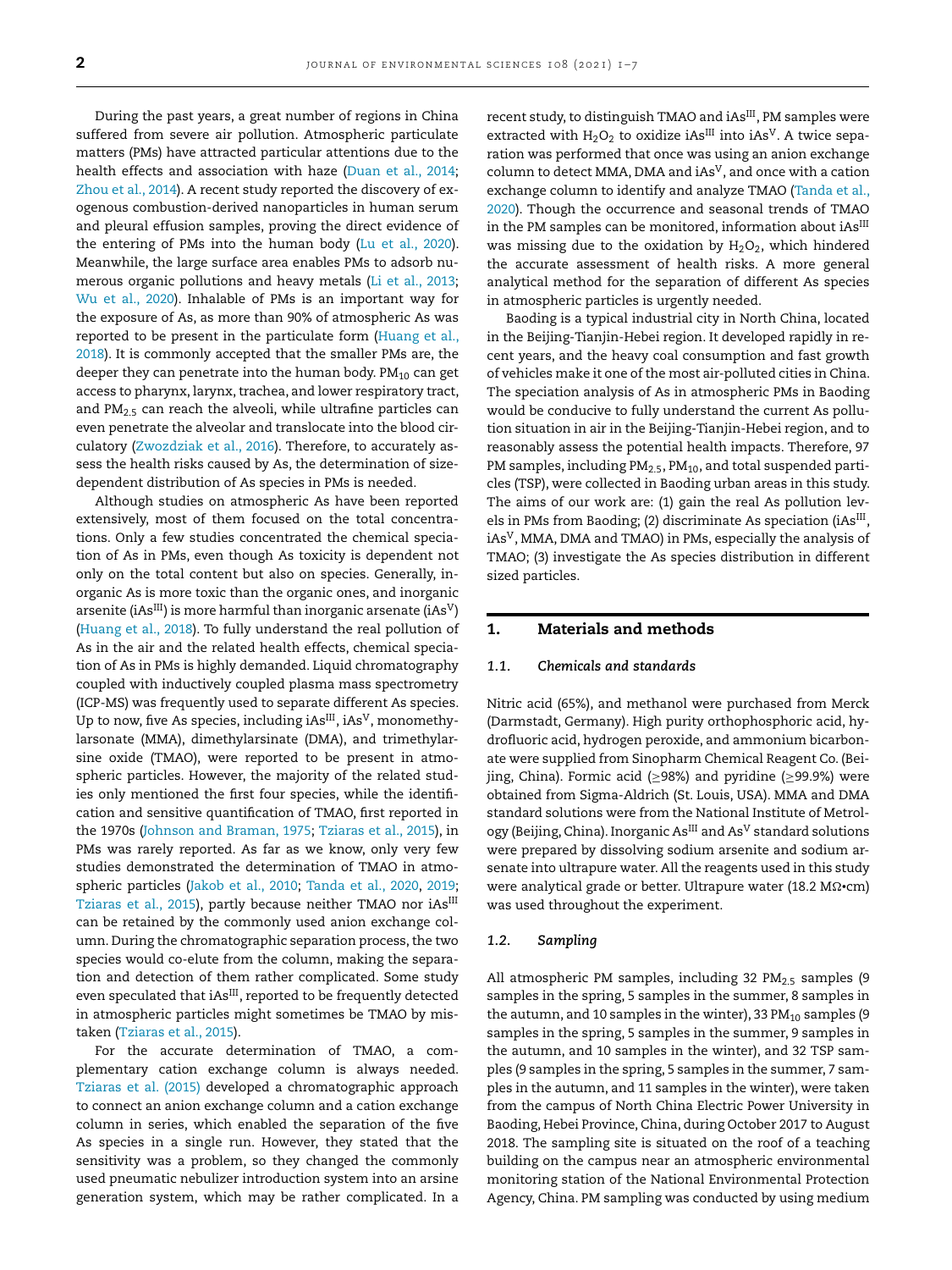volume air samplers (Wuhan Tianhong Instruments Co. Ltd., China) with  $PM_{2.5}$ ,  $PM_{10}$ , or TSP inlets, respectively, and a calibrated flow rate at 100 L/min for 23.5 hr was operated. Samples were collected on quartz microfiber filter papers (90 mm, Whatman, UK), which were pre-heated at 100 °C for an hour to remove any interferences and balanced in a desiccator for 24 hr before and after sampling. Filters were weighed before and after sampling, and then wrapped in sealed polyethylene bags and kept at 4 °C.

#### *1.3. Total As measurements*

Each filter paper was equally separated into eight parts, of which three were used for total As measurements and three were used for the speciation analysis. For the total As measurements, a subsample of the paper was placed into a PTFE tube, and 4 mL of  $HNO<sub>3</sub>$ , 1 mL of HF and 1 mL of  $H<sub>2</sub>O<sub>2</sub>$  were added for microwave digestion. After pre-digested in the fume hood for 10 hr, the samples were digested at 180 °C for 15 min and then diluted with ultrapure water for further analysis. An Agilent 7700 ICP-MS (Santa Clara, USA) was used to determine the total As concentration. Blank filters were also subjected to microwave digestion to determine background As, and all the data given have subtracted the As contents in blank filters.

#### *1.4. Sample extraction and preparation*

For the sample extraction, each subsample was cut into small pieces and placed in a centrifuge tube. Three milliliters of ultrapure was added as the extracting agent, and the tube was sonicated for 30 min at room temperature. Afterword, the tube was centrifuged at 5000 r/min for 30 min, and the supernatant was collected. The extraction procedure was repeated three times, with another 3 mL of ultrapure water. Finally, the supernatant was mixed, went through a 0.22 μm filter membrane, and kept at 4 °C for the subsequent speciation analysis of As within 48 hr.

## *1.5. Speciation analysis of As*

A high-performance liquid chromatography system (HPLC, Agilent Technologies, USA) coupled with ICP-MS (LC-ICP-MS) was used to analyze different species of As in atmospheric PMs. The extracts were analyzed twice with different chromatographic columns. An anion exchange column (Hamilton PRP-X100, 10 mm, 250 mm  $\times$  4.1 mm) with a mobile phase of 90 mmol/L NH<sub>4</sub>HCO<sub>3</sub> at pH 8.6 (adjusted with an ammonia solution) was used to separate MMA, DMA and iAs<sup>V</sup>, while a cation exchange column (Hamilton PRP-X200, 10 mm, 150 mm  $\times$  4.1 mm) with a mobile phase of 4 mm pyridine at pH 2.8 (adjusted with formic acid) was conducted to separate iAs<sup>III</sup> and TMAO. The flow rate was 1.0 mL/min, and the injection volume was 50 μL. The collision cell mode with He as the gas was used and the ion signal at *m/z* 75 ( 75As) was monitored in time-resolved analysis mode. The As standards were prepared by directly diluting the stock solutions with ultrapure water, and external calibration curves were used to quantify different As species. The limit of detection (LOD,  $S/N = 3$ ) of  $iAs$ <sup>III</sup>,  $iAs<sup>V</sup>$ , MMA, DMA, and TMAO were 0.25, 0.24, 0.29, 0.20 and 0.32 ng/mL, respectively. The concentrations of five As

species in the blank filter extraction were all below the LODs of the method. The extraction efficiency of PMs and the HPLC column recovery were not evaluated separately. The speciation analysis recovery of PM samples, defined as a combination of the extraction efficiency and the HPLC column recovery, was calculated by dividing the sum of the five As species derived from LC-ICP-MS by the total As contents given by ICP-MS. Three independent experiments were carried out for each sample to determine the concentrations of total As and As species, and average values were given.

## **2. Results and discussion**

### *2.1. Mass concentrations of PMs*

In our study, 97 atmospheric PM samples, containing 32 TSP samples, 33 PM<sub>10</sub> samples, and 32 PM<sub>2.5</sub> samples, were determined. The mass concentrations of TSP,  $PM_{10}$ , and  $PM_{2.5}$ were ranging from 70.7 to 490.2, 75.7 to 414.4, and 24.8 to 299.3  $\mu$ g/m<sup>3</sup>, with average levels of 216.2  $\pm$  97.0, 171.1  $\pm$  84.1, 116.5  $\pm$  62.5 µg/m<sup>3</sup>, respectively. Comparing with the data in our previous study that analyzing PMs in Baoding during 2016–2017 (Xie et al., [2019\)](#page-6-0), the average mass concentrations of all the three different sized PM samples declined. The severe haze pollution in recent years has been a big concern. The burning of fossil fuels was regarded as a primary source of atmospheric PMs, so the government implemented a policy of "burning gas instead of coal" (BGiC) in 2017 in North China, aiming to improve the air quality (Xie et al., [2020b\)](#page-6-0). By September 2017, Baoding had shut down or renovated more than 4000 coal-fired boilers, resulting in a sharp drop in the coal con-sumption in this city since the winter of 2017 (Xie et al., [2020a\)](#page-6-0). The decrease of mass concentrations of TSP,  $PM_{10}$ , and  $PM_{2.5}$ showed that the implement of BGiC policy had achieved remarkable results. Nevertheless, the average mass concentrations of TSP,  $PM_{10}$ , and  $PM_{2.5}$  were still higher than the primary national standard (GB 3095–2016, 120, 50, and 35  $\mu$ g/m<sup>3</sup> in 24 hr on average for TSP,  $PM_{10}$ , and  $PM_{2.5}$ , respectively), indicating that besides coal combustion, other sources such as building and soil dust and motor vehicle emission also contribute to the high concentration of PMs in the atmosphere [\(Soleimani](#page-6-0) et al., 2018).

#### *2.2. Size distribution of the total As*

The total concentrations of As in TSP,  $PM_{10}$ , and  $PM_{2.5}$  were in the range of 1.5–27.7, 1.3–34.1, 1.2–17.7 ng/m<sup>3</sup>, with average values of 6.2  $\pm$  5.8, 5.9  $\pm$  5.8, and 5.6  $\pm$  4.0 ng/m<sup>3</sup>, respectively, which was dramatically decreased compared with As contents in 2016–2017 (Xie et al., [2019\)](#page-6-0) before the implementation of BGiC policy, revealing that coal-burning was a key source of [atmospheric](#page-6-0) As [\(Duan](#page-6-0) et al., 2012; George et al., 2020). According to a previous survey of heavy metals in the atmosphere of more than 44 cities in China, the average concentration of atmospheric As was  $51.0 \pm 67.0$  ng/m<sup>3</sup> in China [\(Duan](#page-6-0) and Tan, 2013). Zhang et al. reported an atmospheric As level of 58 ng/m<sup>3</sup> on the campus of Tsinghua University in Beijing from 2001 to 2006 [\(Okuda](#page-6-0) et al., 2008), while a much higher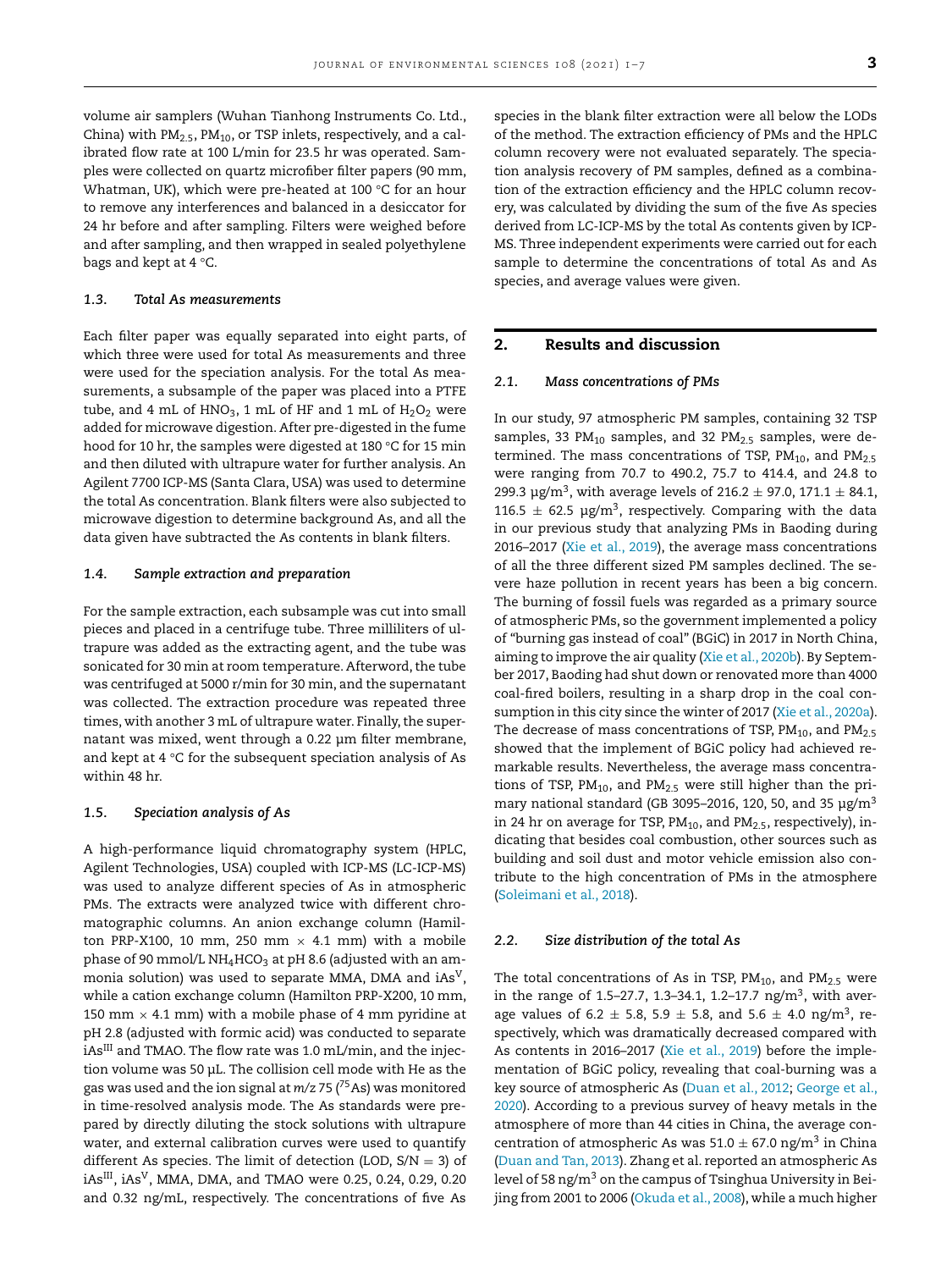concentration of As (130 ng/m<sup>3</sup>) in PMs was presented in a research institution in Beijing from 2009 to 2011 (Yang et al., 2012). In our study, the [concentrations](#page-6-0) of As in more than 60% of the PM samples werebelow the national air quality standard (6 ng/m<sup>3</sup>, GB3095-2012), showing the positive effects of BGiC policy on the improvement of air conditions. However, compared with atmospheric As levels in other countries, such as Greece (0.03-0.7 ng As/ $m<sup>3</sup>$  in different sized samples) [\(Tziaras](#page-6-0) et al., 2015), southeastern Austria (0.06–3.32 ng As/m<sup>3</sup> in PM<sub>10</sub>) [\(Tanda](#page-6-0) et al., 2020), and Spanish (0.7–2.8 ng As/m<sup>3</sup> in  $PM_{10}$ ) [\(Garcia-Aleix](#page-6-0) et al., 2014), the particulate As values in China are still high.

The size distribution of As in PMs was analyzed. The Pearson correlation analysis showed that the correlation coefficients were 0.933 between TSP and  $PM_{10}$ , 0.829 between  $PM_{10}$ and  $PM<sub>2.5</sub>$ , and 0.822 between TSP and  $PM<sub>2.5</sub>$ , indicating that As in TSP,  $PM_{10}$  and  $PM_{25}$  may come from similar sources. Meanwhile, total contents of As in  $PM_{10}$  versus  $PM_{2.5}$ , and  $PM_{10}$ versus TSP (Fig. 1a and 1b) showed good correlation, with the correlation coefficients  $(R^2)$  of 0.87 and 0.71, respectively. The slopes of the linear regression lines were close to 1, implying that As is more likely to be present in fine particles.

We further recalculated the mass concentrations of As per gram of PMs to elucidate the accumulation patterns. As shown in Fig. 1c, the average mass concentrations of As in TSP,  $PM_{10}$ , and PM<sub>2.5</sub> were 31.5, 35.3, and 54.1  $\mu$ g/g, respectively, showing apparent orders of  $PM_{2.5} > PM_{10} > TSP$ . The accumulation of As in fine-sized particles was also reported in previous studies [\(Garcia-Aleix](#page-6-0) et al., 2014; [Huang](#page-6-0) et al., 2018; Lu et al., [2012\)](#page-6-0), probably due to that the surface areas of small particles are larger than the big ones, and thus provide much more sites for the adsorption of emitted As in the air. Considering that the smaller the size of PM particles, the greater the capacity to enter human bodies through the respiratory system, the enrichment of As in fine-sized particles indicated that small atmospheric PMs would pose a more significant threat for the human health.

## *2.3. Extraction of As species*

Different extraction agents, such as  $H_3PO_4$ ,  $NH_2OH$ •HCl, and  $CH<sub>3</sub>OH$ , have been reported to extract As in atmospheric PMs [\(Oliveira](#page-6-0) et al., 2005). Since the presence of Cl− may interfere with the detection of <sup>75</sup>As by ICP-MS,  $H_3PO_4$  and CH<sub>3</sub>OH were tried in our study. Though high concentrations of agents could extract most of As in PMs, they affected the separation process and resulted in the distortion of chromatograms. To minimize the influence of extraction agents on As speciation, ultrapure water was evaluated. Ten TSP samples were used to calculate the extraction efficiency due to their homogeneous As distribution. Results revealed that the extraction efficiencies were between 69.6% and 104.3%, and the majority showed recoveries higher than 75%. Thus, ultrapure water was used in the following experiment.

## *2.4. As separation and determination*

Like most reported studies, we initially aimed to use the Hamilton PRP-X100 column to separate four familiar As



**Fig. 1 – Scatter diagrams of arsenic (As) in total suspended particles (TSP)-PM10 (a), PM2.5-PM10 (b), and the mass concentrations of As in different sized particulate matters (PMs), expressed as the concentrations of As per gram of PMs (c).**

species (iAs<sup>III</sup>, iAs<sup>V</sup>, MMA and DMA) in atmospheric PMs. However, the chromatogram of the PM extracts showed that there were two non-retained peaks with very close retention times [\(Fig.](#page-4-0) 2a). Mixed standard solutions containing the four As species were added into the sample extracts, and four single standards were also analyzed for comparison. The area of the first peak did not change, indicating that it belonged to none of the four As species [\(Fig.](#page-4-0) 2b-f). As [Tziaras](#page-6-0) et al. (2015) reported that TMAO, which may also be present in the atmospheric PMs, did not retain by the anion exchange column, we further added the TMAO standard solution into the sample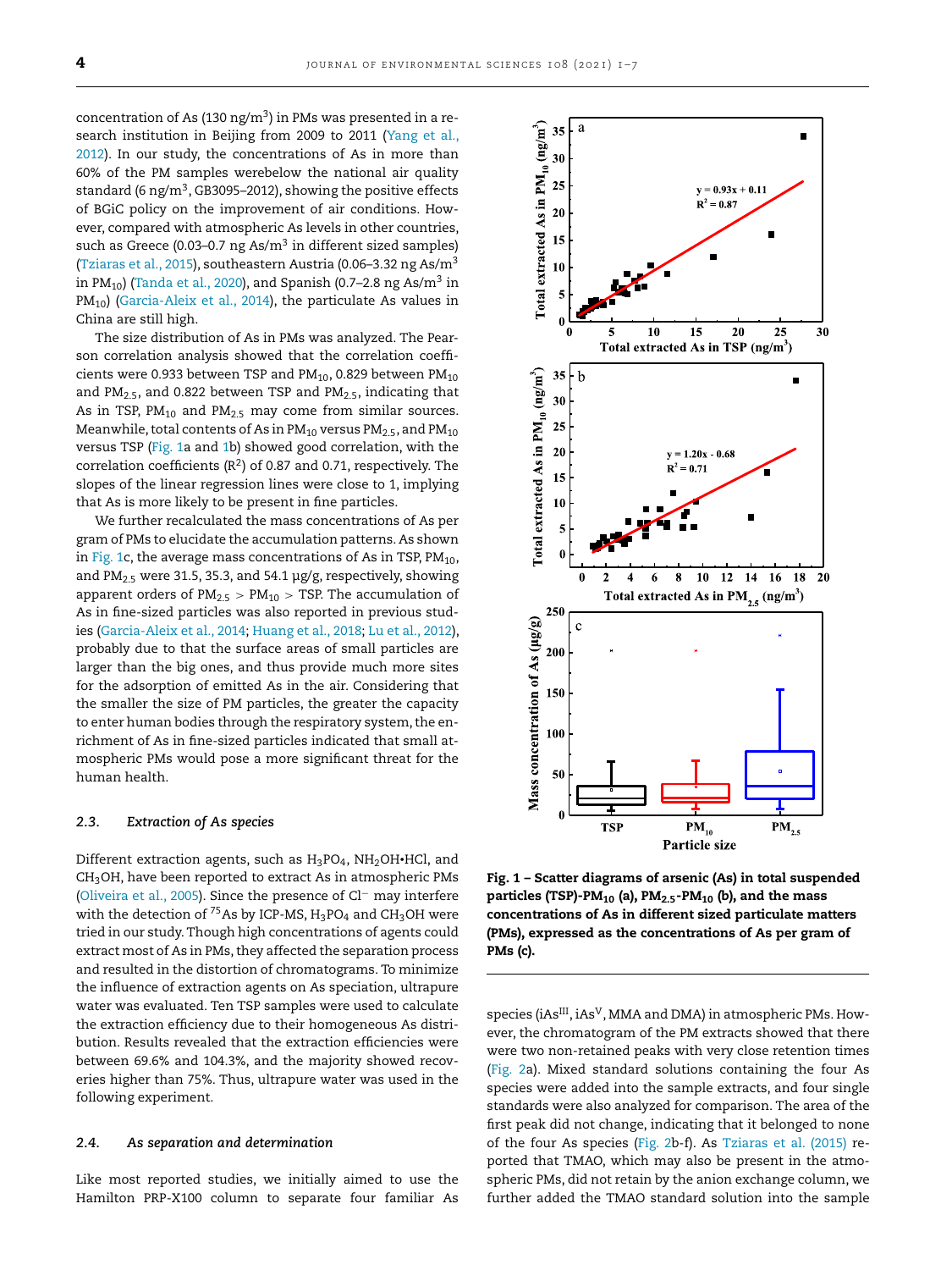<span id="page-4-0"></span>

**Fig. 2 – Anion exchange inductively coupled plasma mass spectrometry (ICP-MS) chromatograms of As species in atmospheric particle extracts (a), atmospheric particle extracts with the addition of four standard As species (b), the inorganic arsenite (iAsIII) standard (c), the dimethylarsinate (DMA) standard (d), the monomethylarsonate (MMA) standard (e), the inorganic arsenate (iAsV) standard (f), the trimethylarsine oxide (TMAO) standard (g), and atmospheric particle extracts with the addition of TMAO (h).**

extracts. As shown in Fig. 2g and h, the area of the unknown peak largely increased, with the retention time matching the TMAO standard, implying that it may be TMAO. Further identification is needed.

MMA, DMA, and  $iAs<sup>V</sup>$  in the PM extracts could be readily separated and determined. However, this unknown As species cannot be fully separated from  $iAs^{III}$ , which hindered the ac-curate determination of iAs<sup>III</sup>. [Tziaras](#page-6-0) et al. (2015) developed an approach that connected an anion exchange column and a cation exchange column in series to separate of all the five As species in a single run, which would be an ideal choice for the confirmation of TMAO. However, a modification of the sample introduction system is needed to achieve satisfying sensitivity, which is not allowed for our instrument. As TMAO can be retained by the cation exchange column, and iAs<sup>III</sup> showed no retention at proper pH, a cation exchange column was introduced in the subsequent experiment. Under the optimized conditions, iAs<sup>III</sup> and TMAO can be well separated, and the presence of other As species did not disturb their determination. The chromatogram of the sample extracts separated by the cation exchange column was showed in Fig. 3. The retention time of the unknown As species was in line with that of the TMAO standard. By adding TMAO standards into the extracts, the area of the unknown peak significantly increased, confirming the presence of TMAO. Therefore, for the following determination of As species in PMs, the extracts were separated twice, once with an anion exchange column to determine MMA, DMA and iAs<sup>V</sup>, and once with a cation exchange column to analyze TMAO and iAs<sup>III</sup>. Without the modifica-



**Fig. 3 – Cation exchange ICP-MS chromatograms of As species in atmospheric particle extracts (a), the iAsIII standard (b), the TMAO standard (c), the iAs<sup>V</sup> standard (d), and atmospheric particle extracts with the addition of TMAO (e).**

tion of the sample introduction system, this twice-separation method would be more applicable.

## *2.5. As speciation analysis in different sized PM extracts*

After water extraction of PMs, the extracts were directly subjected to LC-ICP-MS to analyze diverse As species. For all of the samples, the water extractable As (sum of all the extractable species) was in the range of  $1.7-36.2$  ng/m<sup>3</sup>. The speciation analysis recovery of PM samples, defined as a combination of the extraction efficiency and the HPLC column recovery, was also calculated, as shown in Appendix A Fig. S1. Among all of the samples,  $iAs<sup>V</sup>$  was found to be the major fraction in atmospheric PMs, accounting for 79.2%  $\pm$  9.3% of the total waterextractable As concentrations, followed by iAs<sup>III</sup>, TMAO and DMA. The percentage of each As species was similar in different sized PMs [\(Table](#page-5-0) 1). DMA was only detected in 6 of the 97 samples at relatively low concentrations, while the concentration of MMA was below the limit of detection for all the samples.

The dominating component of  $iAs<sup>V</sup>$  in PMs was in consistent with previous studies that sampling at other countries and locations [\(Tanda](#page-6-0) et al., 2019; [Tziaras](#page-6-0) et al., 2015; [Yang](#page-6-0) et al., 2012). However, different from [Tziaras](#page-6-0) et al. (2015)'s result that iAs<sup>III</sup> only contributed little (1% $\pm$  1%) to the total PM As, our study showed that  $i$ As<sup>III</sup> accounted for about 14.4%  $\pm$  11.4% of entire extracted species, second only to iAs<sup>V</sup>. Inorganic  $As<sup>III</sup>$  was present in 30 of TSP samples, 28 of  $PM_{10}$ and 26 of  $PM<sub>2.5</sub>$  samples, with the average concentration of  $1.8 \pm 1.3$ ,  $1.5 \pm 1.4$  and  $1.6 \pm 1.1$  ng/m<sup>3</sup>, respectively. Compared with iAs<sup>III</sup> concentrations in TSP samples from Beijing, China (4.7  $\pm$  3.6 ng/m<sup>3</sup>) [\(Yang](#page-6-0) et al., 2012), our detected values were much lower. However, they were 2–3 orders magnitude higher than that detected in  $PM_{10}$  samples from Greece (2.2– 10.8 pg/m<sup>3</sup>), revealing that the air pollution in China is still severe. It is well known that iAs<sup>III</sup> is carcinogenic, with the toxicity much higher than iAs<sup>V</sup>. The non-negligible amounts of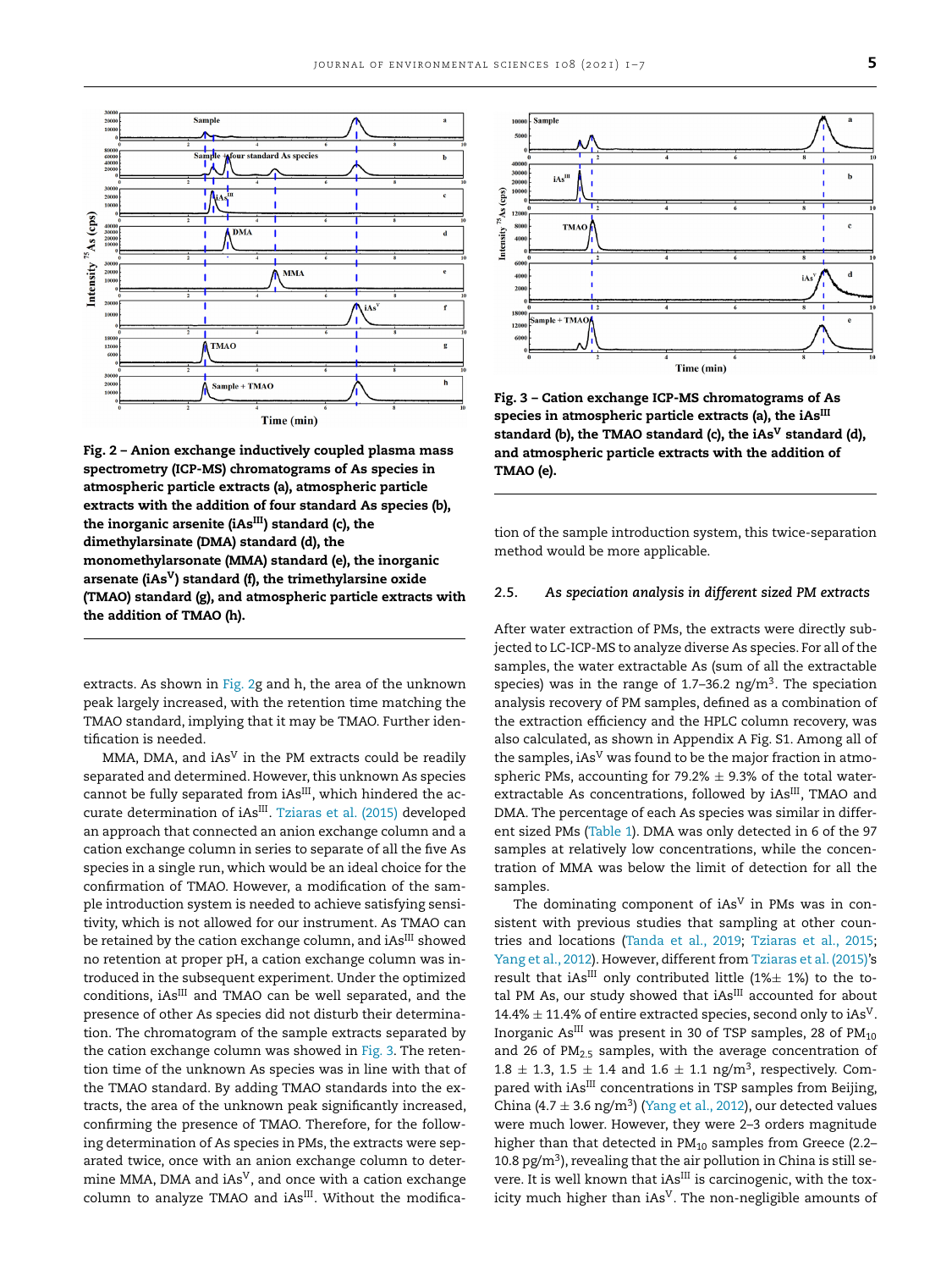<span id="page-5-0"></span>

| Table 1. – Chemical speciation of As in TSP, $PM_{10}$ and $PM_{2.5}$ samples. |                  |               |               |               |
|--------------------------------------------------------------------------------|------------------|---------------|---------------|---------------|
|                                                                                | iAs <sup>V</sup> | $iAs^{III}$   | <b>TMAO</b>   | <b>DMA</b>    |
| <b>TSP</b>                                                                     |                  |               |               |               |
| Concentration range (ng $\text{As/m}^3$ )                                      | $2.2 - 33.0$     | $0.3 - 8.1$   | $0.02 - 1.9$  |               |
| Average $\pm$ SD (ng As/m <sup>3</sup> )                                       | $10.1 \pm 6.8$   | $1.8 \pm 1.3$ | $0.6 \pm 0.5$ |               |
| Percentage (%)                                                                 | 78.7             | 15.4          | 5.9           |               |
| $PM_{10}$                                                                      |                  |               |               |               |
| Concentration range (ng $\text{As/m}^3$ )                                      | $1.5 - 30.0$     | $0.3 - 5.1$   | $0.1 - 2.3$   | $0.2 - 0.3$   |
| Average $\pm$ SD (ng As/m <sup>3</sup> )                                       | $9.4 \pm 6.6$    | $1.5 \pm 1.4$ | $0.6 \pm 0.5$ | $0.2 \pm 0.2$ |
| Percentage (%)                                                                 | 79.9             | 13.3          | 6.6           | 0.1           |
| $PM_{2.5}$                                                                     |                  |               |               |               |
| Concentration range (ng $\text{As/m}^3$ )                                      | $1.7 - 22.0$     | $0.2 - 7.0$   | $0.1 - 1.6$   | $0.2 - 0.5$   |
| Average $\pm$ SD (ng As/m <sup>3</sup> )                                       | $9.6 \pm 6.5$    | $1.6 \pm 1.1$ | $0.6 \pm 0.5$ | $0.3 \pm 0.1$ |
| Percentage (%)                                                                 | 78.9             | 14.4          | 6.3           | 0.3           |

 $iAs$ <sup>III</sup> in the atmospheric PMs may be a significant threat to humans.

TMAO was detected in almost all the PM sample, with 31 of TSP samples, 30 of  $PM_{10}$  and 31 of  $PM_{2.5}$  samples. The concentration of TMAO was in the range of 0.02–1.9, 0.1–2.3 and 0.1–1.6 ng As/m<sup>3</sup> for TSP,  $PM_{10}$  and  $PM_{2.5}$ , respectively, with the mean values of  $0.6 \pm 0.5$  ng As/m<sup>3</sup>. No significant difference was observed between different sized atmospheric PMs. Although limited studies have presented the presence of TMAO in PMs, based on the reported results, TMAO was detected in atmospheric PMs from Japan [\(Mukai](#page-6-0) and Ambe, 1987b), Greece [\(Tziaras](#page-6-0) et al., 2015), Argentina [\(Jakob](#page-6-0) et al., 2010), and Austria [\(Tanda](#page-6-0) et al., 2020). Our study, for the first time, demonstrated that TMAO was commonly found in PMs from North China, which supported the assumption that TMAO was ubiquitous in atmospheric particles [\(Tziaras](#page-6-0) et al., 2015). Similar levels of TMAO were reported in  $PM_{10}$  samples taken from Austria  $(17 \pm 13 \text{ pg As/m}^3)$  [\(Tanda](#page-6-0) et al., 2020), Argentina (20.3  $\pm$  15.8 and  $16.2 \pm 11.5$  pg As/m<sup>3</sup> [collected](#page-6-0) from two sites) (Jakob et al., 2010) and Greece (36  $\pm$  25 pg As/m<sup>3</sup> in PM<sub>10</sub>) (Tziaras et al., 2015). [Tziaras](#page-6-0) et al. (2015) speculated that the [concentration](#page-6-0) of TMAO in the atmosphere might be constant, which was stemmed from the biovolatilization of naturally occurring As and existed as a background As species in the atmosphere. However, an earlier study showed a seasonal variation of TMAO concentrations in the atmospheric particles in Japan. Comparable concentrations of TMAO (6-66 pg As/ $m<sup>3</sup>$ ) were detected in winter, while much higher concentrations (162–604 pg As/m3) were detected in summer [\(Mukai](#page-6-0) and Ambe, 1987a). Our detected TMAO concentrations were much higher than these studies, suggesting that besides the naturally occurring As, other exogenous As contributed to the biomethylation processes. In our study, we also found that TMAO concentrations in PM particles were seasonally dependent (Appendix A Fig. S2). The average concentrations of TMAO were the lowest in winter (0.1  $\pm$  0.1 ng As/m<sup>3</sup>) and the highest in summer  $(1.2 \pm 0.4 \text{ ng As/m}^3)$ . In comparison, comparable concentrations were detected in spring (0.7  $\pm$  0.3 ng As/m<sup>3</sup>) and autumn  $(0.8 \pm 0.5 \text{ ng As/m}^3)$ , showing a similar trend with atmospheric TMAO concentrations in Japan. Mukai and Ambe [\(1987a\)](#page-6-0) speculated that the origin of TMAO in PMs was from biomethylation processes which were favored in summer with high temperature and humidity.

DMA was only detected in 2  $PM_{10}$  and 5  $PM_{2.5}$  samples with an average concentration of  $0.3 \pm 0.1$  ng As/m<sup>3</sup>, all of which were collected in summer. No MMA was detected in all the samples. The limited amounts of MMA were also reported by Tziaras et [al.\(2015\).](#page-6-0) In 81 atmospheric samples collected in Greece, MMA was only detected in 6 out of 33  $PM_{10}$  samples with the concentration ranging from 2.0 to 5.3 pg As/m3, while the concentrations of MMA were below the limit of detection in all the  $PM<sub>2.5</sub>$  and  $PM<sub>2.1</sub>$  samples [\(Tziaras](#page-6-0) et al., 2015). Comparable levels of MMA was also detected in atmospheric PMs from Argentina [\(Jakob](#page-6-0) et al., 2010). Though earlier studies demonstrated a considerable concentration of MMA (up to 1.4 ng  $As/m<sup>3</sup>$ ) was detected in atmospheric PMs taken from Japan [\(Mukai](#page-6-0) and Ambe, 1987a), it was mainly originated from the pollution of an alkylarsenic pesticide (iron methane arsonate) applied in surrounding paddy fields. Baoding city is an industrialized city, and the sampling site was located on a campus, which excluded the pesticide contamination.

## **3. Conclusions**

In this study, 97 atmospheric PM samples ( $PM_{2.5}$ ,  $PM_{10}$ , and TSP) were collected from Baoding in China, during October 2017 to August 2018, after the implement of BGiC policy in North China. By analyzing the total As concentrations and different As species in the samples, our results showed that both the mass concentrations of PMs and the total As concentration in the atmospheric particles dramatically decreased compared with samples taken during 2016–2017, proving the positive effects of this policy. Arsenic is more likely to concentrate on fine particles, implying that small atmospheric PMs would pose a more significant threat to human health. Inorganic  $As<sup>V</sup>$  was the major fraction in PMs, corresponding to 78.7%  $\pm$  9.7%, 79.9%  $\pm$  8.5%, 78.9%  $\pm$  9.8% of the total extractable As in TSP,  $PM_{10}$ , and  $PM_{2.5}$ , followed by iAs<sup>III</sup>, TMAO and DMA. No MMA was detected in all the samples. The wide detection of TMAO in PMs, along with their ubiquity in atmospheric particles taken from Japan, Greece, Argentina, and Austria, reminds us that TMAO would be an important component in the atmosphere that has been long-neglected. Further studies are needed to identify the primary sources of TMAO and predict their potential risks.